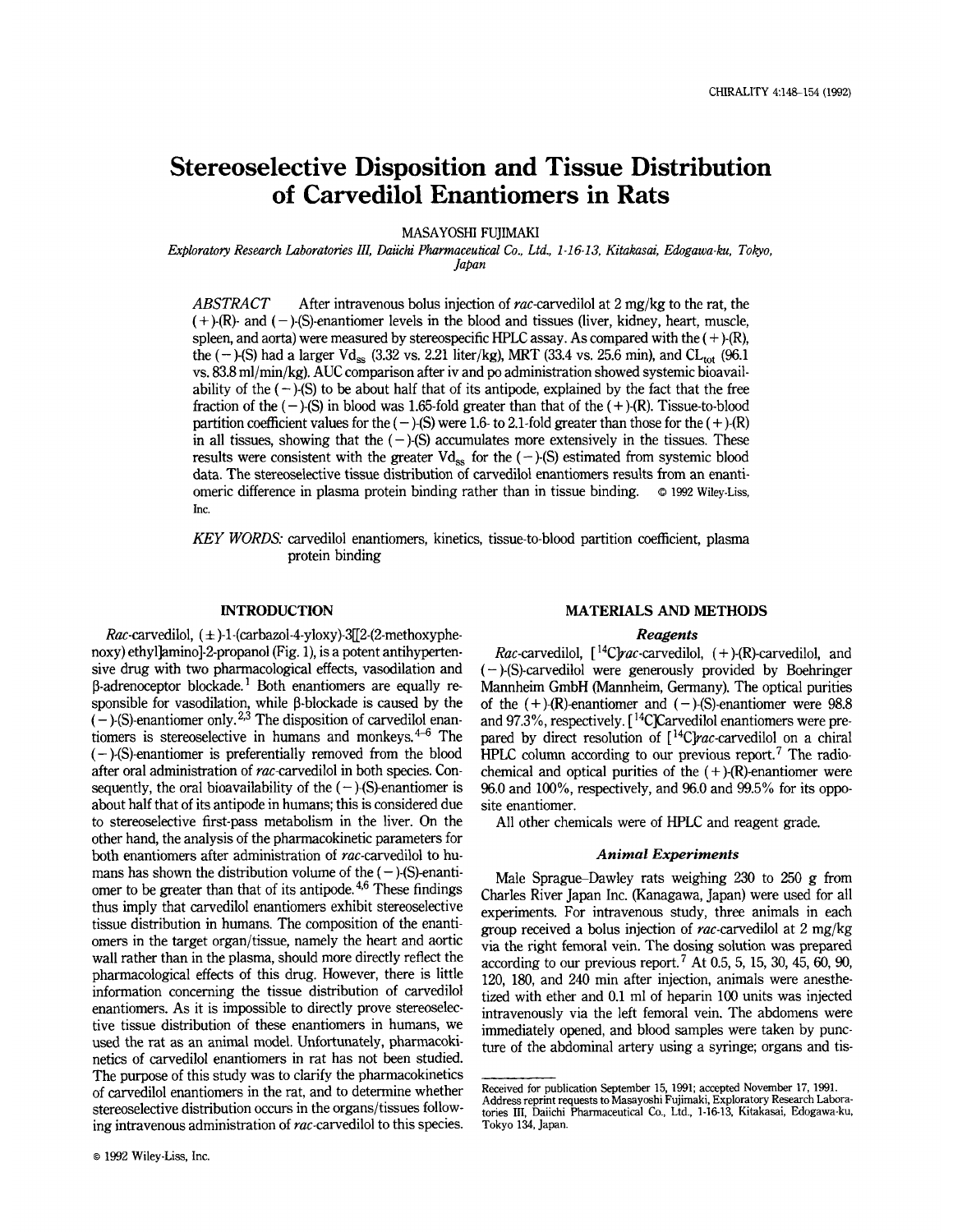

**Fig. 1.** Chemical structures **of** carvedilol enantiomers.

sues including the liver, kidney, heart, muscle, spleen, and thoracic aorta were quickly excised. Portions of the blood samples were centrifuged, and plasma samples collected. These blood, plasma, and tissue samples were stored at - 20°C until analysis.

For oral study, all animals were fasted overnight prior to drug administration. Eight animals in each group were given orally rac-carvedilol at 10 mg/kg as a suspension in 0.5% aq. sodium carboxymethylcellulose solution. Water was available *ad libitum* during the experiment. Feeding was resumed **4** h after dosing. Blood samples were collected at 0.25, 0.5, 1, 2, **3, 4,** 6, and 8 h after dosing in the same manner as in the intravenous study, but organ/tissue specimens were not collected. Blood samples were centrifuged and plasma samples collected. These samples were stored at  $-20^{\circ}$ C until analysis.

## *Analytical Methods*

A stereospecific HPLC assay<sup>4</sup> using the diastereoisomeric derivatization of carvedilol with **2,3,4,6-tetra-O-acetyl-P-D**glucopyranosyl isothiocyanate as a chiral reagent was used for the quantitation of the  $(+)$ -(R)- and  $(-)$ -(S)-enantiomers in blood, plasma, and tissue samples.

One milliliter of the blood sample was hemolyzed by the addition of the same volume of water. After measuring the wet weights of the kidney, heart, and spleen, and also its weight of about 1 g of liver and muscle, each tissue sample was mixed with three times 0.1 *M* Britton-Robinson buffer at pH 8.0, and then homogenized with a mechanical homogenizer (Physcotron, Nichion Irika, Co., Japan). Two milliliters of the homogenate was used to determine the concentrations of enantiomers. For the aorta, the tissue was minced in 1 ml of 0.1 *M* Britton-Robinson buffer at pH 8.0, then homogenized with a 2 ml of glass homogenizer. The entire homogenate sample was used for drug measurement. After addition of 250 ng internal standard, **l-(o-methoxyphenyl)-4-[3-(naphthyloxy)-2-hydroxypro**pyllpiperazine, to the hemolyzed blood, plasma, and tissue homogenate samples, the samples were treated according to a previous report.<sup>4</sup> Typical HPLC chromatograms of the blood, plasma, and heart samples are shown in Figure 2.

Calibration curves for the enantiomers were prepared by the addition of 4 to 500 ng of rac-carvedilol to each blank sample and obtained by plotting peak area ratios of each enantiomer to the internal standard versus concentrations of the enantiomer. Equations were calculated by the least-squares method using linear regression. All calibration curves for each enantiomer showed good linearity, with correlation coefficients of more than 0.999.



**Retention time (min)** 

**Fig. 2.** HPLC chromatograms **of** the blood, plasma, and heart at **30** min after iv administration of vac-carvedilol at **2** mg/kg to **rats.** 

# *Calculation of Binding Parameters*

The blood/plasma concentration ratios  $(C_b/C_p)$  for carvedilol enantiomers were determined as follows: each radiolabeled carvedilol enantiomer at 50 ng was added to 1 ml of blank blood collected from each of four rats. After incubation for *30* min at **37"C,** the blood samples were centrifuged and plasma samples were collected. An aliquot  $(200 \mu l)$  of plasma was mixed with 12 ml of Aquasol scintillation liquid (NEN, Boston, MA), and radioactivity was measured directly with an LSC-900 liquid scintillation counter (Aloka, Co., Ltd., Tokyo, Japan).  $C_b/C_p$  for each enantiomer was determined from the following equation:

 $C_b/C_p$  = Concentration in blood/Concentration in plasma.

In vivo plasma protein binding of carvedilol enantiomers was determined by the equilibrium dialysis method. One milliliter of fresh rat plasma containing 50, 150, and 250 ng each of the radiolabeled  $(+)$ -(R)- and  $(-)$ -(S)-enantiomers was dialyzed in Teflon cells (Spectrum Medical Industries Inc. USA) with a cellulose membrane (molecular cutoff 12,000) (Spectra/Por 2, Spectrum) against 1 ml of *66* **mM** phosphate-buffered saline, pH **7.4,** for **3** h at room temperature by rotating the cells. After dialysis, radioactivity in 500-µl aliquots from both sides of the membrane was measured by the same method described above. The free fraction of each enantiomer in plasma  $(f_p)$  was calculated from the following equation:

$$
f_p
$$
 = dpm in buffer/dpm in plasma.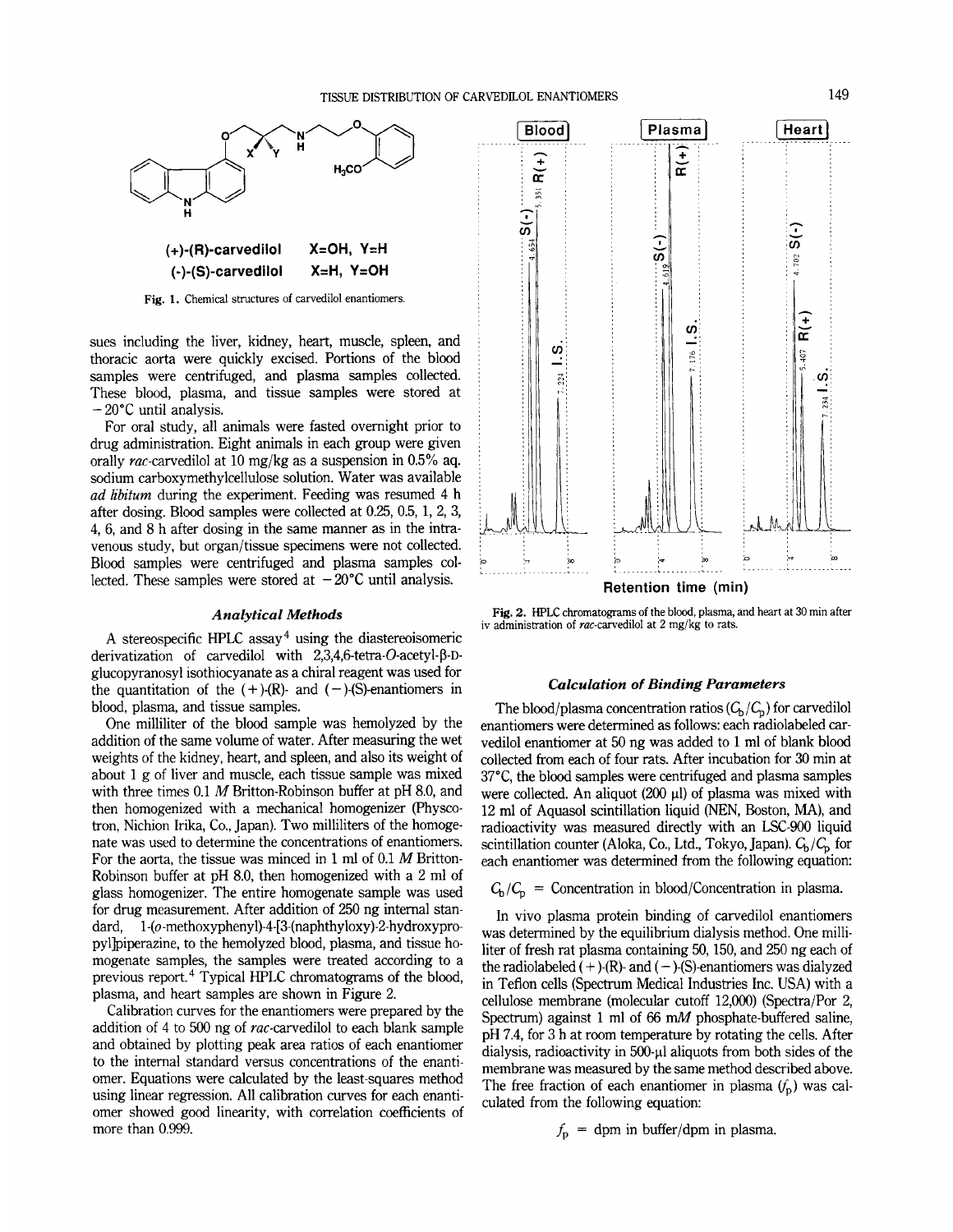The free fraction of each enantiomer in blood  $(f_h)$  was calculated from the following equation<sup>8</sup>:

$$
f_{\mathbf{b}} = f_{\mathbf{p}} \cdot \frac{C_{\mathbf{p}}}{C_{\mathbf{b}}}
$$

#### *Calculation of Pharmacokinetic Parameters*

AUCs for blood  $(AUC_b)$  and plasma  $(AUC_p)$  were calculated by the trapezoidal rule using the mean concentration of three or eight rats and extrapolated to infinity. Total body clearance  $CL_{tot}$ ) was then calculated as dose(iv)/ $AUC_b$ . Distribution volume ( $Vd_{\rm ss}$ ) was determined by the following equation<sup>9</sup>:

$$
Vd_{ss} = \frac{Dose(iv) \cdot AUMC}{(AUC_b)^2}
$$

where AUMC is the total area under the first moment of the drug concentration curve from zero to infinity.

Mean residence time (MRT) was calculated from the following equation<sup>9</sup>:

$$
MRT = \frac{AUMC}{AUC_b}.
$$

Systemic bioavailabilities (F) of the enantiomers were calculated from the following equation<sup>9</sup>:

$$
F = \frac{\text{Dose(iv)} \cdot \text{AUC}_{\text{b}}(\text{po})}{\text{Dose(po)} \cdot \text{AUC}_{\text{b}}(\text{iv})}
$$

 $AUC_{b}(po)$  was determined by  $AUC_{p}(p)$  $\mathcal{C}_{\text{p}}$ .

Tissue-to-blood partition coefficients  $(K_p)$  of the liver and other tissues were calculated from the following equations  $10$ :

$$
K_{\rm p} \text{ (liver)} = \frac{1}{F_{\rm h}} \cdot \frac{K_{\rm p (app)}}{(1 + \beta \cdot V_{\rm h} \cdot K_{\rm p (app)})/Q_{\rm h}}
$$

$$
K_{\rm p} \text{ (other tissue)} = \frac{K_{\rm p (app)}}{(1 + \beta \cdot V_{\rm t} \cdot K_{\rm p (app)})/Q_{\rm t}}
$$

where  $K_{p(\text{app})}$  is the apparent tissue-to-blood partition coefficient and is determined from the tissue/blood concentration ratio in the  $\beta$ -phase,  $\beta$  is the first-order elimination rate constant in each tissue, and  $V_t$  and  $Q_t$  are volume and blood flow rate in tissue, respectively. Values for  $V_t$  and  $Q_t$  were quoted from the literature  $11-14$  (see Table 4). Hepatic blood flow for this experiment was estimated as 111.3 ml/min/kg.  $F_h$  is the availability of drug in the liver and obtained from the systemic bioavailability corrected by the intestinal absorption rate of drug.

Free fraction of drug in tissue  $(f_t)$  was calculated from the following equation:

$$
f_{\rm t} = q \cdot \frac{f_{\rm b}}{K_{\rm p}}
$$

where *q* is a pH-dependent partition coefficient which for carvedilol is 2.08 using  $pK_a$  = 7.8 from the equation as follows:

$$
q = \frac{1 + 10^{p k_a - p H_i}}{1 + 10^{p k_a - p H_e}}
$$

where pH<sub>i</sub> and pH<sub>e</sub> are the intra- and extracellular pH values, respectively. The values for  $pH_i$  and  $pH_e$  were quoted from the literature<sup>15</sup> at 7.0 and 7.4, respectively.

## *Statistical Analysis*

Statistical significance was assessed by Student's paired and unpaired *t* test.

# **RESULTS**

Figure **3** shows mean concentrations of the *(-)-(S)-* and ( + )-(R)-enantiomers in blood after intravenous bolus injection of rac-carvedilol. Concentrations of both enantiomers declined in a biphasic manner but were not parallel. Until 45 min after dosing, concentrations of the  $(+)$ -(R)-enantiomer were higher than those of the  $(-)$ -(S)-enantiomer, showing a maximum R/S ratio of 1.48 at 15 min, whereas 90 min after dosing the concentrations of the  $(+)$ -(R)-enantiomer were lower than those of its antipode, showing a minimum R/S ratio of 0.45 at 180 min after dosing.

Figure 4 shows mean concentrations of the  $(-)$ -(S)- and ( + )-(R)-enantiomers in plasma after oral administration of *ruc*carvedilol. Plasma concentrations of the  $(+)$ -(R)-enantiomer exceeded those of its antipode until 6 h after dosing. Both enantiomers reached maximum concentration at 30 min after dosing. The  $C_{\text{max}}$  value was 112.1  $\pm$  9.6 ng/ml for the ( + )-(R)-enantiomer and  $44.5 \pm 5.2$  ng/ml for (- )-(S)-enantiomer. As a result, AUC(po) of the  $(+)$ -(R)-enantiomer was 2.17 times greater than that of its antipode.

Table 1 lists pharmacokinetic parameters for these enantiomers. These were compared with each other to clarify the disposition of the two enantiomers. Both exhibited relatively high blood clearance values that almost equalled hepatic blood



**Fig. 3.** Mean blood concentrations of (+)-(R)-enantiomer *(0)* and ( - )-(S)-enantiomer *(0)* in **rats** after intravenous administration of ruc-carvedilol at a dose of 2 mg/kg. Mean  $\pm$  SE;  $n=3$ .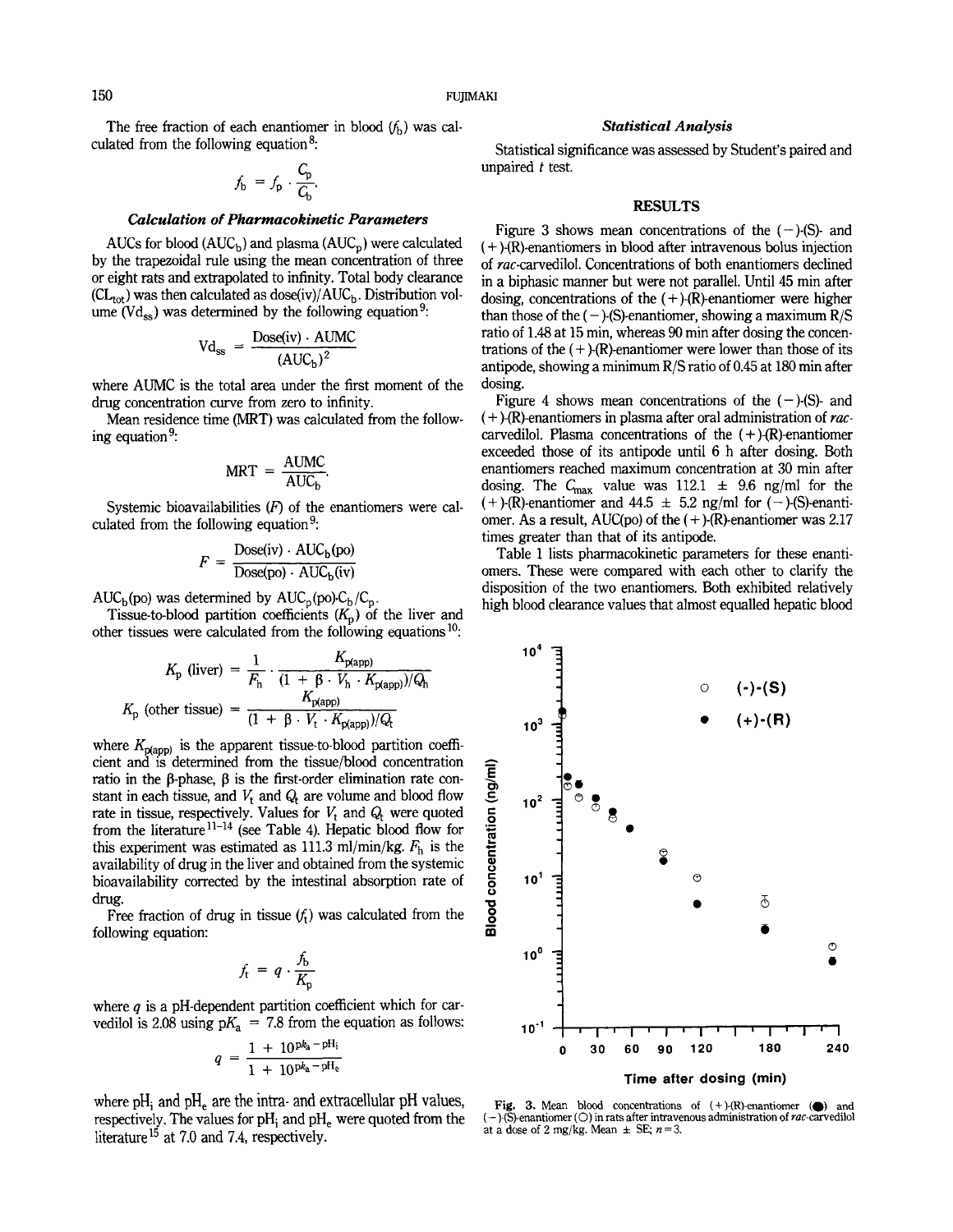

Fig. 4. Mean blood concentrations of  $(+)$ -(R)-enantiomer ( $\bigcirc$ ) and (-)-(S)-enantiomer (O) in rats after oral administration of *rac*-carvedilol at a dose of 10 mg/kg. Mean  $\pm$  SE;  $n = 8$ .

flow. Clearance of the  $(-)$ -(S)-enantiomer (96.1 ml/min/kg) was slightly greater than that of the  $(+)$ -(R)-enantiomer (83.8 ml/ min/kg). Further,  $Vd_{ss}$  of the  $(-)$ -(S)-enantiomer (3.32 liter/kg) was 1.5 times greater than that of its antipode (2.21 liter/kg) and both exceeded total body water (0.70 liter/kg), **l6** showing their accumulation in tissues. Consequently, MRT of the  $(-)$ -(S)-enantiomer (33.1 min) was slightly greater than that of the  $(+)$ -(R)-enantiomer (25.0 min), while systemic bioavailability of the  $(-)$ -(S)-enantiomer was 65% that of its antipode.

In vitro plasma protein binding of both enantiomers was extremely high in the 50 to 250 ng/ml concentration range,

**TABLE 1. Pharmacokinetic parameters after intravenous**  and oral administration of rac-carvedilol to rats

| (S)/(R) |
|---------|
| 0.87    |
| 0.56    |
| 1.15    |
| 1.50    |
| 1.30    |
| 0.65    |
| 1.65    |
|         |

"AUC(iv) was calculated from data based on mean blood concentrations after intravenous administration of rac-carvedilol at a dose of 2 mg/kg to rats.

 ${}^b$ AUC(po) was obtained by multiplying AUC for plasma by  $C_p/C_p$ . *Rac-carvedilol* was dosed orally at 10 mg/kg to rats

'Parameter based on blood concentrations.

showing values of 95.4 to 96.9% for the  $(-)$ -(S)-enantiomer and 98.1 to 98.2% for the  $(+)$ -(R)-enantiomer. The  $f<sub>p</sub>$  of the  $(-)$ -(S)-enantiomer (0.037) was significantly higher than that of the  $(+)$ -(R)-enantiomer (0.018) (Table 2).  $C_b/C_p$  of the  $(-)$ -(S)-enantiomer (1.01) was also significantly greater than that of the  $(+)$ -(R)-enantiomer (0.81), suggesting that the extent of distribution of the  $(+)$ -(R)-enantiomer to red blood cells (RBC) is lower than that of the  $(-)$ -(S)-enantiomer (Table 3). However, there was no enantiomeric difference in the distribution of free drug to RBC; RBC/plasma(free) concentration ratios of the  $(-)$ -(S)- and  $(+)$ -(R)-enantiomers were almost identical at 27.8 and 28.2, respectively (Table 3). The  $f<sub>b</sub>$  of the ( - )-(S)-enantiomer (0.0366) was significantly higher than that of the  $(+)$ -(R)-enantiomer (0.0222).

Figure 5 shows mean concentrations of the  $(-)$ -(S)- and  $(+)$ -(R)-enantiomers in various tissues after intravenous bolus injection of rac-carvedilol. Concentrations for both in the liver, kidney, heart, and aorta declined in a biphasic manner, identical to those in blood. At 0.5 min, the initial sampling point after dosing, the kidney, heart, muscle, spleen, and aorta concentrations of both enantiomers were almost identical. Thus, tissue/

**TABLE 2. Unbound fraction of carvedilol enantiomer in** 

| Animal<br>number | ( – )-(S)-carvedilol<br>(ng/ml) |       |       | $(+)$ - $(R)$ -carvedilol<br>(ng/ml) |          |           |  |
|------------------|---------------------------------|-------|-------|--------------------------------------|----------|-----------|--|
|                  | 50                              | 150   | 250   | 50                                   | 150      | 250       |  |
| 1                | 0.050                           | 0.034 | 0.027 | 0.025                                | 0.019    | 0.019     |  |
| 2                | 0.048                           | 0.036 | 0.031 | 0.014                                | 0.019    | 0.019     |  |
| 3                | 0.039                           | 0.035 | 0.027 | 0.019                                | 0.019    | 0.020     |  |
| 4                | $NT^b$                          | 0.034 | 0.039 | 0.012                                | 0.018    | 0.019     |  |
| Mean             | 0.046                           | 0.035 | 0.031 | $0.018*$                             | $0.019*$ | $0.019**$ |  |
| $\pm$ SD         | 0.006                           | 0.001 | 0.006 | 0.006                                | 0.001    | 0.001     |  |

"Plasma unbound fraction of each enantiomer was determined by the equilibrium dialysis method. Eqilibrium dialysis of 1 ml of rat plasma to which was added each radiolabeled carvedilol enantiomer in 10 **p1** solution was performed against 1 **ml** of isotonic phosphate buffer for **3** h at room temperature. **bN.T.,** not tested.

\*P<0.01 compared to (-)-(S)-enantiomer.

 $*p$  < 0.05 compared to  $(-)$ -(S)-enantiomer.

**TABLE 3. The blood-to-plasma partition coefficient and RBC/plasma (unbound) ratio for carvedilol enantiomers in rats** 

|                  |           | $C_p/C_p$  | $RBC/plasma$ <sub>(unbound)</sub> |               |  |
|------------------|-----------|------------|-----------------------------------|---------------|--|
| Animal<br>number | $(-)-(S)$ | $(+)$ -(R) | $(-)-(S)$                         | $(+)$ - $(R)$ |  |
|                  | 0.940     | 0.749      | 23.0                              | 21.3          |  |
| 2                | 0.990     | 0.803      | 26.3                              | 26.3          |  |
| 3                | 0.968     | 0.791      | 24.9                              | 24.7          |  |
| 4                | 1.034     | 0.835      | 29.1                              | 32.5          |  |
| 5                | 1.122     | 0.873      | 35.7                              | 36.3          |  |
| Mean             | 1.011     | $0.810*$   | 27.8                              | 28.2          |  |
| $\pm$ S.E.       | 0.032     | 0.021      | 2.5                               | 3.0           |  |
|                  |           |            |                                   |               |  |

 $*P < 0.01$  compared to  $(-)$ -(S)-enantiomer.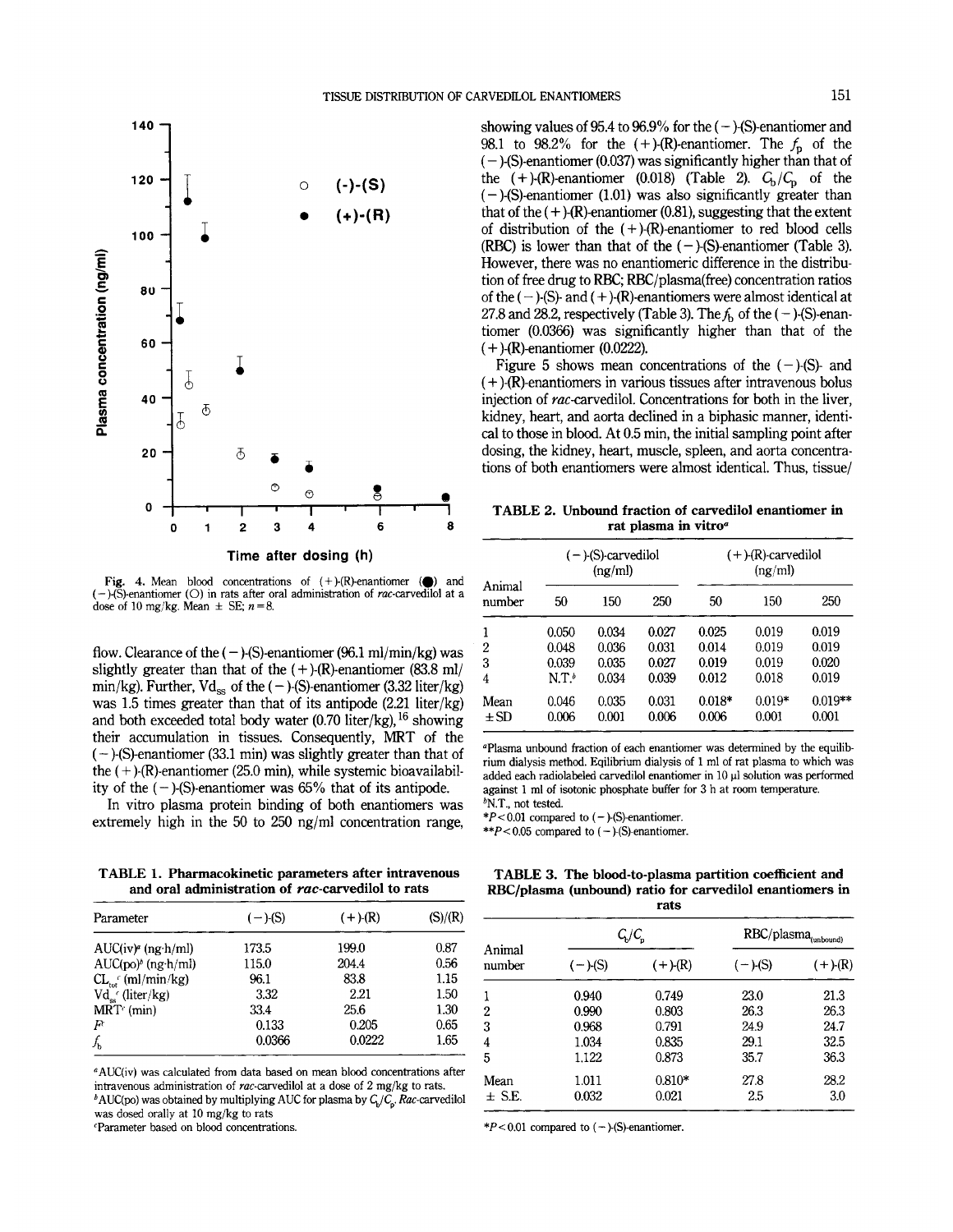

**Fig. 5.** Tissue concentrations of (+)-(R)-enantiomer *(0)* and (-)-(S)-enantiomer (0) in rats after intravenous administration of rac-carvedilol at a dose of 2 mg/kg. Mean  $\pm$  SE,  $n = 3$ .

blood enantiomer concentration ratios for the  $(-)$ -(S)- and  $(+)$ -(R)-enantiomers were respectively 5.7 and 5.8 in the heart, 4.6 and 4.5 in the kidney, 1.1 and 1.0 in the spleen, 1.0 for both in the aorta, and 0.28 for both in the muscle at 0.5 min after dosing. At 5 min after dosing, however, concentrations of the  $(-)$ -(S)-enantiomer in these tissues were higher than those of its antipode, and this tendency accelerated with increasing time after dosing. In the liver, concentrations of the  $(-)$ -(S)-enantiomer were higher than those of its antipode throughout the experimental period.

The tissue/blood concentration ratios for both enantiomers were calculated from the terminal phase, in which pseudodistribution equilibrium is attained in each organ/tissue. These ratios were actually determined by calculating mean tissue/ blood concentration ratios for both enantiomers from 30 min after dosing to the measurable end point. Apparent  $K_p$  values for the  $(-)$ -(S)- and  $(+)$ -(R)-enantiomers were as follows: 1.76 and 1.29 in the liver, 7.17 and **3.40** in the kidney, 7.67 and 4.47 in the heart, 4.30 and 2.28 in the muscle, 9.25 and 5.05 in the spleen, and 4.03 and 2.66 in the aorta, respectively.  $K_p$  values for the  $(-)$ -(S)- and  $(+)$ -(R)-enantiomers were as follows: 11.42 and 5.42 in the liver, 6.91 and 3.31 in the kidney, 7.36 and 4.34 in the heart, 1.59 and 0.97 in the muscle, and 6.01 and 3.57 in the spleen, respectively (Table 4). These results showed greater

accumulation of the  $(-)$ -(S)-enantiomer than of the  $(+)$ -(R) in these tissues.

Free fractions of both enantiomers in the liver, kidney, heart, and spleen were lower than those in the blood, showing the accumulation of both enantiomers in these organs. In muscle, however, the opposite result was obtained, with both enantiomers showing relatively small accumulations. The free fractions of both enantiomers in the heart, muscle, and spleen were almost identical, with the S/R ratios of 0.97, 1.01, and 0.98, respectively. In contrast, free fraction of the  $(-)$ -(S)-enantiomer in the liver and kidney was slightly lower than that of the  $(+)$ -(R)-enantiomer, with the S/R ratio of 0.77 in the liver and 0.79 in the kidney (Table 4).

# **DISCUSSION**

Provided that drug transferred into RBC and also drug present in RBC is available for elimination, drug clearance should be calculated according to data based on blood rather than plasma concentrations. **l7** The present study showed that carvedilol enantiomers are distributed to the REX. In addition, the fact that the hepatic extraction ratios for both enantiomers are greater than the fraction of the blood occupied by plasma supports the justification for the use of whole blood concentrations in the calculation of kinetic parameters. Under these cir-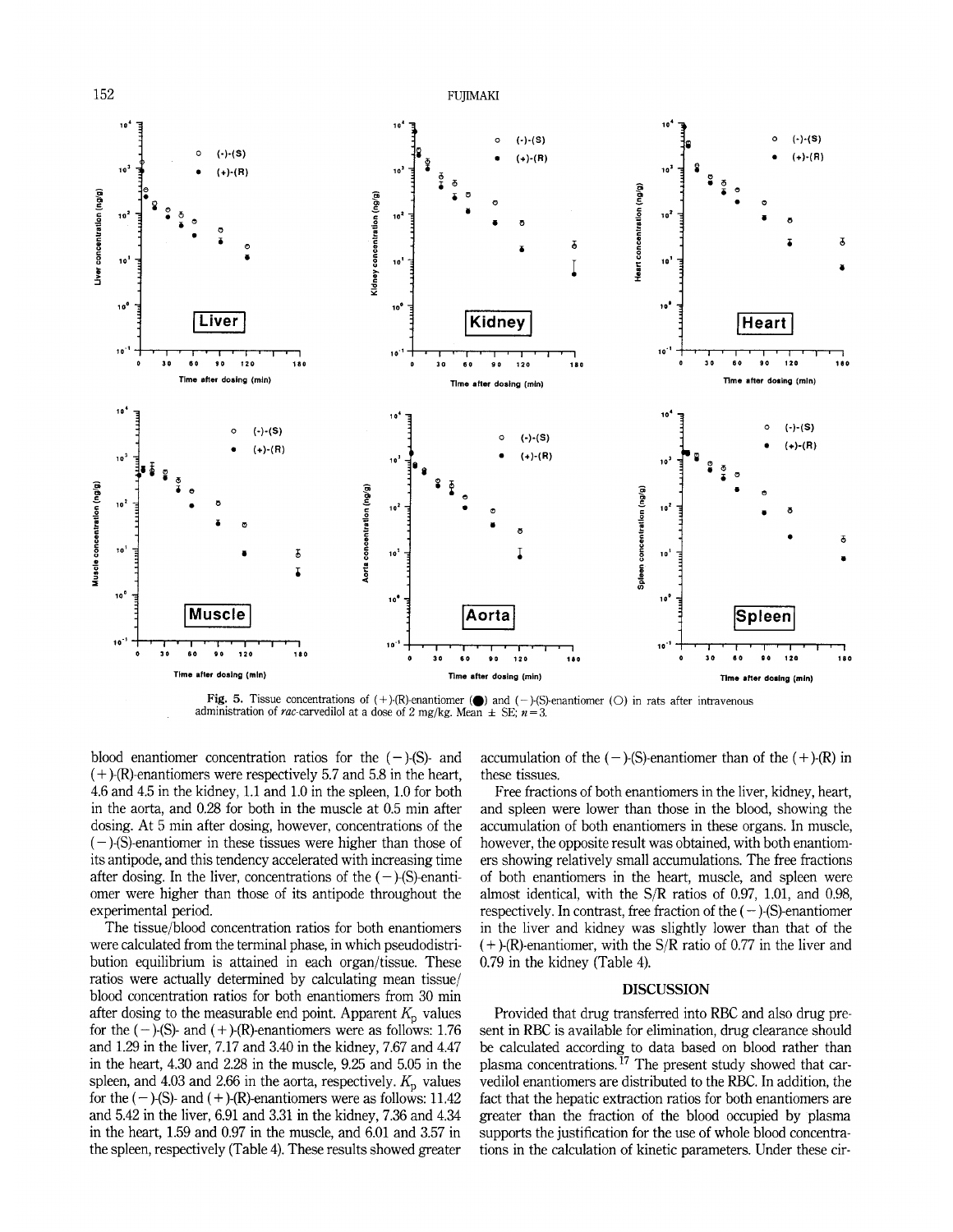| raw           |                     |             |         |           |            |         |            |            |         |
|---------------|---------------------|-------------|---------|-----------|------------|---------|------------|------------|---------|
| <b>Tissue</b> | $K_{_{\sf p(app)}}$ |             |         |           |            |         |            |            |         |
|               | $-$ )-(S)           | $(+)$ $(R)$ | (S)/(R) | $(-)-(S)$ | $(+)$ -(R) | (S)/(R) | $(-)$ -(S) | $(+)$ -(R) | (S)/(R) |
| Liver         | 1.76                | 1.29        | 1.36    | 11.42     | 5.42       | 2.11    | 0.0067     | 0.0087     | 0.77    |
| Kidney        | 7.17                | 3.40        | 2.11    | 6.91      | 3.31       | 2.09    | 0.0110     | 0.0139     | 0.79    |
| Heart         | 7.67                | 4.47        | 1.72    | 7.36      | 4.34       | 1.70    | 0.0103     | 0.0106     | 0.97    |
| Muscle        | 4.30                | 2.28        | 1.89    | 1.59      | 0.97       | 1.64    | 0.0478     | 0.0474     | 1.01    |
| Spleen        | 9.25                | 5.05        | 1.83    | 6.01      | 3.57       | 1.68    | 0.0127     | 0.0129     | 0.98    |

TABLE 4. The tissue-to-blood partition coefficient  $(K_n)$  and unbound fraction in tissue  $(f_n)$  for carvedilol enantiomers in **rats"** 

"Blood flow rate *(Q)* and volume *(V<sub>i</sub>)* values in each tissue except liver were quoted from the literature<sup>11-14</sup> as follows:  $Q_K = 11.4$  ml/min,  $V_k = 2.0$  ml;  $Q_H = 4.2$ ml/min,  $V_{\rm H} = 1.0$  ml;  $Q_{\rm M} = 6.8$  ml/min,  $V_{\rm M} = 125$  ml;  $Q_{\rm S} = 0.4$  ml/min,  $V_{\rm S} = 1.0$  ml. Liver blood flow rate was estimated as 26.3 ml/min and volume was measured as 11.0 ml.

cumstances, blood clearance provides a valid assessment of the clearance of carvedilol enantiomers. If the plasma clearance values as the total body clearance of carvedilol enantiomers are calculated, the total body clearance which should be represented by blood clearance is underestimated for the  $(+)$ -(R)-enantiomer. For the  $(-)$ -(S)-enantiomer, however, plasma clearance is almost equal to blood clearance.

The extent of the  $(-)$ -(S)-enantiomer distribution to the RBC is greater than that of the  $(+)$ -(R)-enantiomer. This can be explained by the differences in  $f<sub>p</sub>$  between the two enantiomers, as there were no enantiomeric differences in the uptake of drug into the RBC.

Biliary excretion of radioactivity following oral and intravenous administration of  $[$ <sup>14</sup>C]*rac*-carvedilol to the bile duct-cannulated rat is reported to amount to about  $85\%$  of the dose.<sup>18</sup> Thus, carvedilol is mostly metabolized via carbazole ring hydroxylation followed by glucuronidation in the liver, thereafter being excreted into the bile.<sup>19</sup> For both enantiomers, therefore, blood clearance represents liver clearance. The total body clearance is the same for both enantiomers, because the determining factor is not drug metabolizing enzyme activity but rather drug delivery to the liver, i.e., liver blood flow. The difference between enantiomers in AUC(po) was accelerated in comparison with that in AUC(iv). Considering the intestinal absorption of each enantiomer at  $0.878^{18}$  and assuming no intestinal metabolism, the hepatic extraction ratio for the enantiomers  $(E_h)$  could be estimated as  $E_h = 1 - F/0.878$ . Consequently, hepatic blood flow  $(Q_h)$  could be calculated from  $Q_h = C1/E_h$  and  $Q_h$  for the  $(-)$ -(S)- and  $(+)$ -(R)-enantiomers being 113.3 and 109.3 ml/ min/kg, respectively. These values are slightly greater than the hepatic blood flow which has been reported to be 98.0 ml/min/ kg in rats.<sup>20</sup> The relatively good accordance of  $Q_h$  estimated from kinetic parameters of both enantiomers implies that the clearance values and extraction ratios for both enantiomers were reasonable. In general, intrinsic clearance of **free** drug  $[Cl_{int}(free)]$  can be calculated according to the following equation<sup>8</sup>:

$$
E = \frac{q \cdot f_{\rm b} \cdot \text{Cl}_{\text{int}}(\text{free})}{Q + q \cdot f_{\rm b} \cdot \text{Cl}_{\text{int}}(\text{free})}
$$

where  $Q$  is the average value for liver blood flow, estimated in the present study as 111.3 ml/min/kg. As a result, there was no difference in  $Cl_{int}(free)$  between the  $(-)$ -(S)-enantiomer (6062 ml/min/kg) and the  $(+)$ -(R)-enantiomer (5857 ml/min/kg).

These findings show that the difference between enantiomers in oral clearance expressed as  $f<sub>b</sub>$ . Cl<sub>int</sub>(free) can be simply explained by the difference of  $f<sub>b</sub>$ . In other words, the difference in AUC between the enantiomers after oral administration of  $rac$ -carvedilol is ascribed to the difference of plasma protein binding between the enantiomers.

Clearance values for both enantiomers exceeded the volume of free drug delivered by the blood per unit of time. Therefore, both enantiomers belong to the classification of "nonrestricted drugs." For these drugs, the increase in plasma binding results from the decrease in half-life of the drug, which itself is due to the increase in the rate of drug delivery to the site of elimination. Thus, we observed in a previous report<sup>7</sup> that the biliary excretion rate of radioactivity derived from the  $(+)$ -(R)-enantiomer is faster than that of its antipode after the iv injection of enantiomerically radiolabeled carvedilol pseudoracemates to bile duct-cannulated rats. Compared to the  $(-)$ -(S)-enantiomer, the  $(+)$ -(R)-enantiomer exhibits relatively higher plasma protein binding and less distribution volume. This finding implies that the amount of the  $(+)$ -(R)-enantiomer delivered to the site of elimination, i.e., liver, is more than that of its antipode, and explains higher biliary excretion rate of the radioactivity derived from the  $(+)$ - $(R)$ -enantiomer.

It is generally considered that drugs exhibiting high plasma protein binding have a relatively small  $Vd_{ss}$ . However, the Vd<sub>ss</sub> for carvedilol enantiomers greatly exceeded the plasma volume. These results imply that extravascular binding exists in addition to the lipophilic properties of carvedilol, a basic compound with the relatively great  $log D = 2.35^{21}$  There is no enantiomeric difference between enantiomers in the initial uptake of drug represented by the tissue/blood concentration ratio in all tissues except the liver. Elimination rates for the  $(-)$ -(S)-enantiomer were smaller than those for the  $(+)$ -(R)-enantiomer in all tissues, reflecting their elimination from the blood. The result that tissue concentrations of the  $(-)$ -(S)-enantiomer are higher than those of the  $(+)$ -(R)-enantiomer were in accordance with the enantiomeric differences in Vd<sub>ss</sub> calculated from blood concentration data.

The **free** drug that is associated with pharmacological activity is more important than total drug in the target organ/tissue. Except for muscle, binding for both carvedilol enantiomers is higher in the tissues than in the blood. The results suggested that almost all of both enantiomers present in the tissues bind to tissue components, resulting in the relatively large  $Vd_{\infty}$ . In the heart, muscle, and spleen, there was no enantiomeric dif